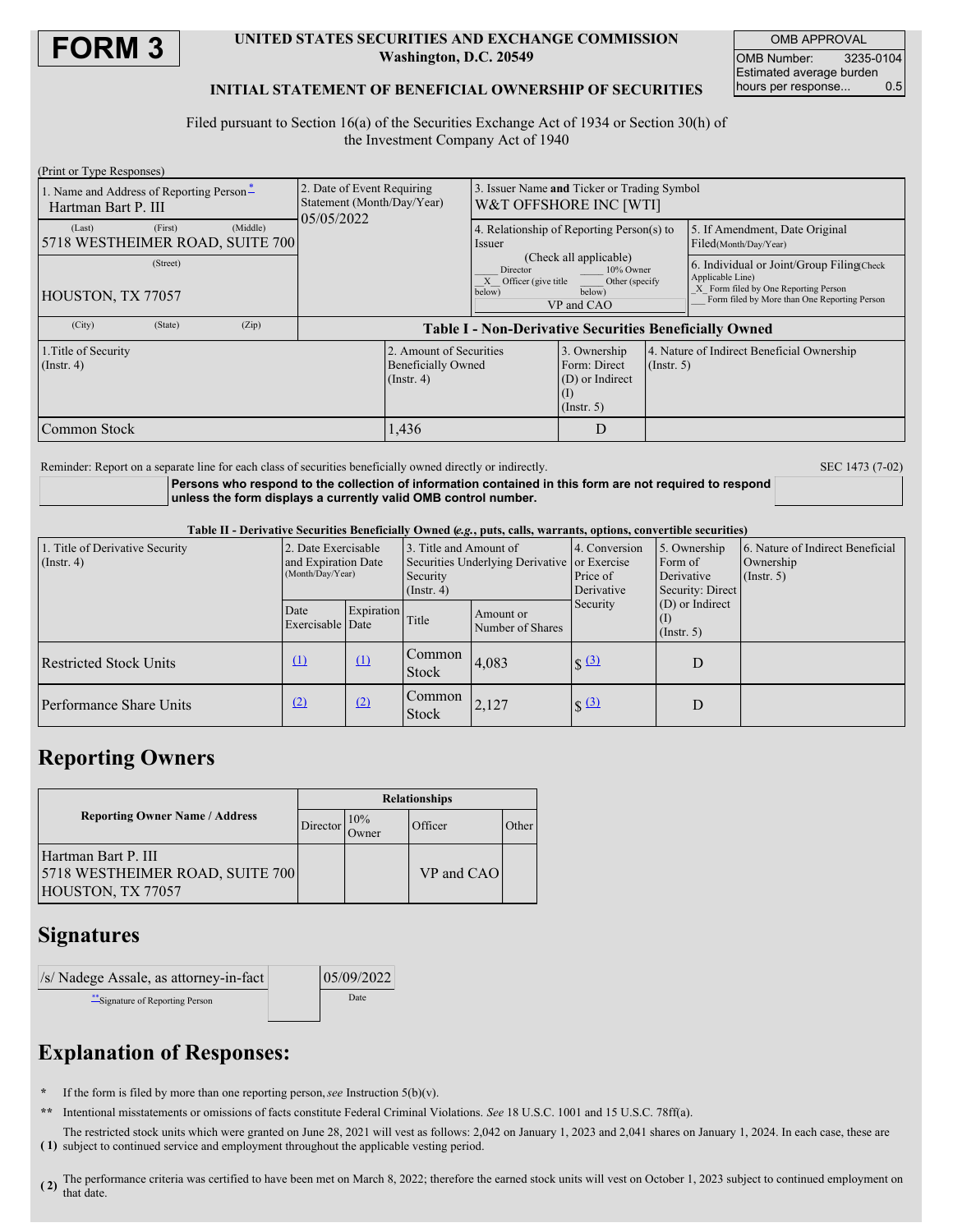**( 3)** Each restricted stock unit and performance share unit represents a contingent right to receive one share of WTI stock or its cash equivalent, as determined at the time of settlement by WTI.

## **Remarks:**

Exhibit 24 - Power of Attorney

Note: File three copies of this Form, one of which must be manually signed. If space is insufficient, *See* Instruction 6 for procedure.

Potential persons who are to respond to the collection of information contained in this form are not required to respond unless the form displays a currently valid OMB number.